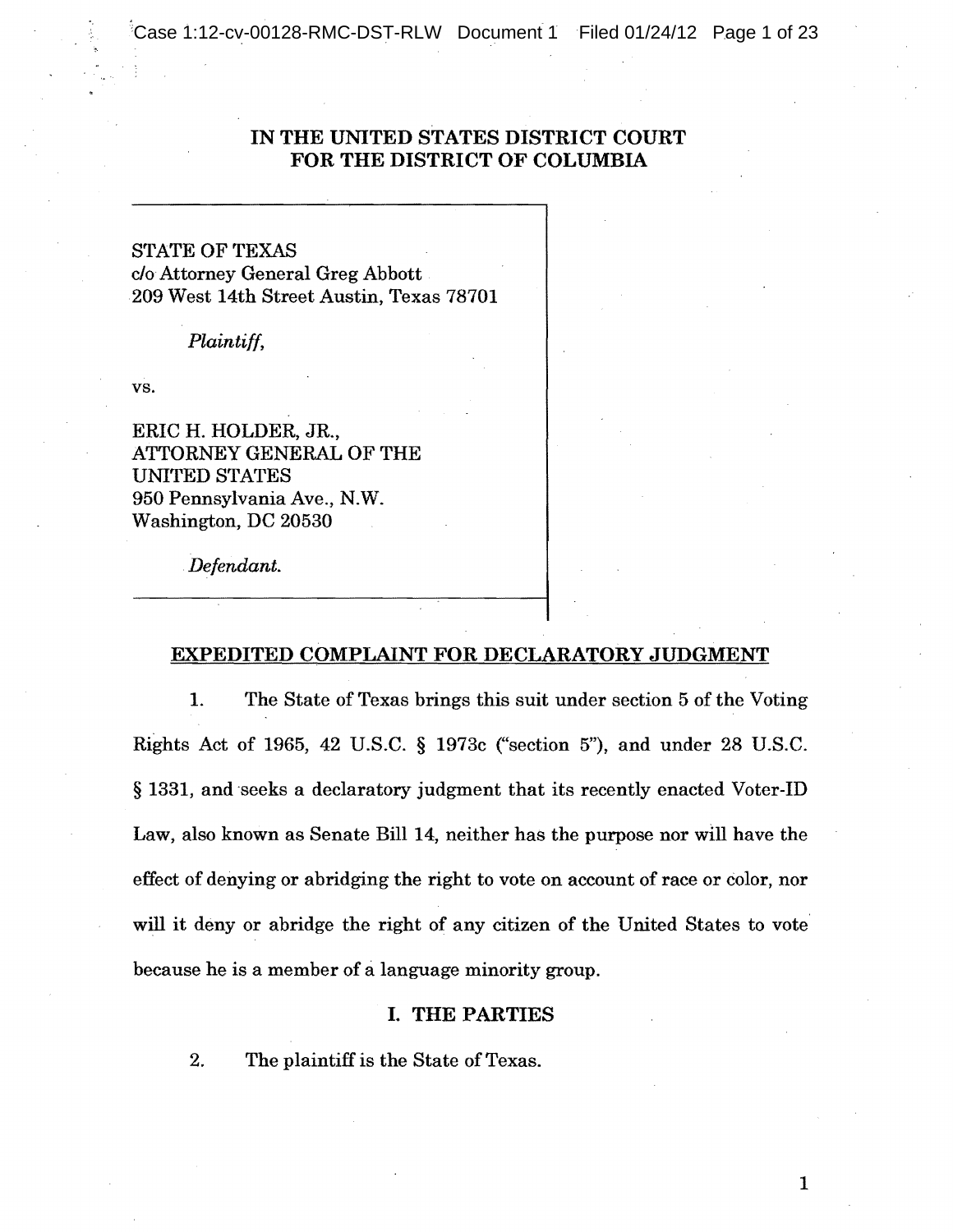Case 1:12-cv-00128-RMC-DST-RLW Document 1 Filed 01/24/12 Page 2 of 23

3. The defendant, United States Attorney General Eric Holder acting in his official capacity, has his office in the District of Columbia.

## II. JURISDICTION AND VENUE

4. The Court has jurisdiction under 28 U.S.C. § 1331 and venue under 42 U.S.C. § 1973c.

#### III. THREE-JUDGE COURT

5. The State of Texas requests the appointment of a three-judge court under 42 U.S.C. § 1973b and 28 U.S.C. § 2284.

# IV. FACTS AND BACKGROUND

6. On May 27, 2011, the Governor of Texas signed into law Senate Bill 14, which requires most voters to present a government-issued photo identification when appearing to vote at the polls. Voters who suffer from a documented disability as determined by the United States Social Security Administration or the Department of Veteran Affairs are exempt from this requirement. *See* SB 14 § 1. (Ex. 1). The Texas Election Code also permits voters over the age of 65, as well as disabled voters, to vote by mail, and those who vote by mail are not required to obtain or present photo identification when voting. *See* TEX. ELECTION CODE §§ 82.002-82.003.

7. Voters who lack a government-issued photo identification may obtain from the Texas Department of Public Safety (DPS) an "election identification certificate," which is issued free of charge and satisfies the' photo-identification requirements of Senate Bill 14. *See* SB 14 § 20.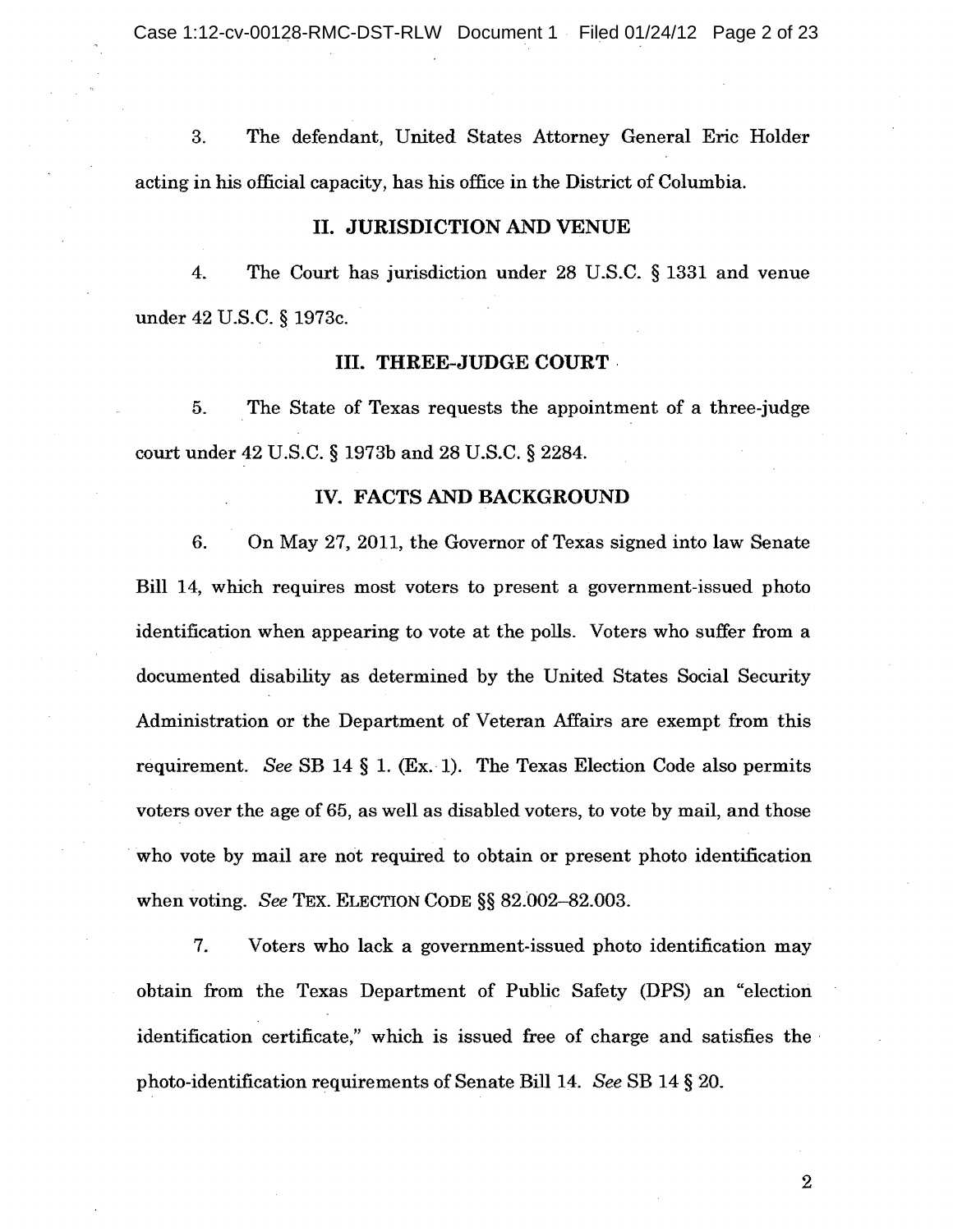Case 1:12-cv-00128-RMC-DST-RLW Document 1 Filed 01/24/12 Page 3 of 23

8. Under Senate Bill 14, voters who fail to bring a governmentissued photo identification may still cast a provisional ballot at the polls. Those ballots will be accepted if the voter presents a government-issued photo identification to the voter registrar within six days after the election, or if the voter executes an affidavit stating that the voter has a religious objection to being photographed or that he has lost his photo identification in a natural disaster that occurred within 45 days of the election. *See* SB 14 §§ 17-18.

9. Senate Bill 14 resembles the Indiana Voter-ID Law that the Supreme Court of the United States upheld as constitutional in *Crawford v. Marion County Election Bd.,* 553 U.S. 181 (2008). Indiana's law was allowed to go into effect upon enactment, because Indiana is not a "covered" jurisdiction" under the Voting Rights Act. Other States, such as Wisconsin and Kansas, have enacted photo-identification requirements in 2011 and are permitted to immediately enforce their laws regardless of whether DOJ may object to those laws.

10. Senate Bill 14 also resembles the Voter-ID Law in Georgia that the Department of Justice precleared in 2005.

11. Section 5 prohibits a State subject to section 4(b) of the Voting Rights Act, 42 U.S.C. § 1973b(b), from enforcing "any voting qualification or prerequisite to voting ... different from that in force andeffect on November 1, 1964" unless the State either obtains a declaratory judgment from the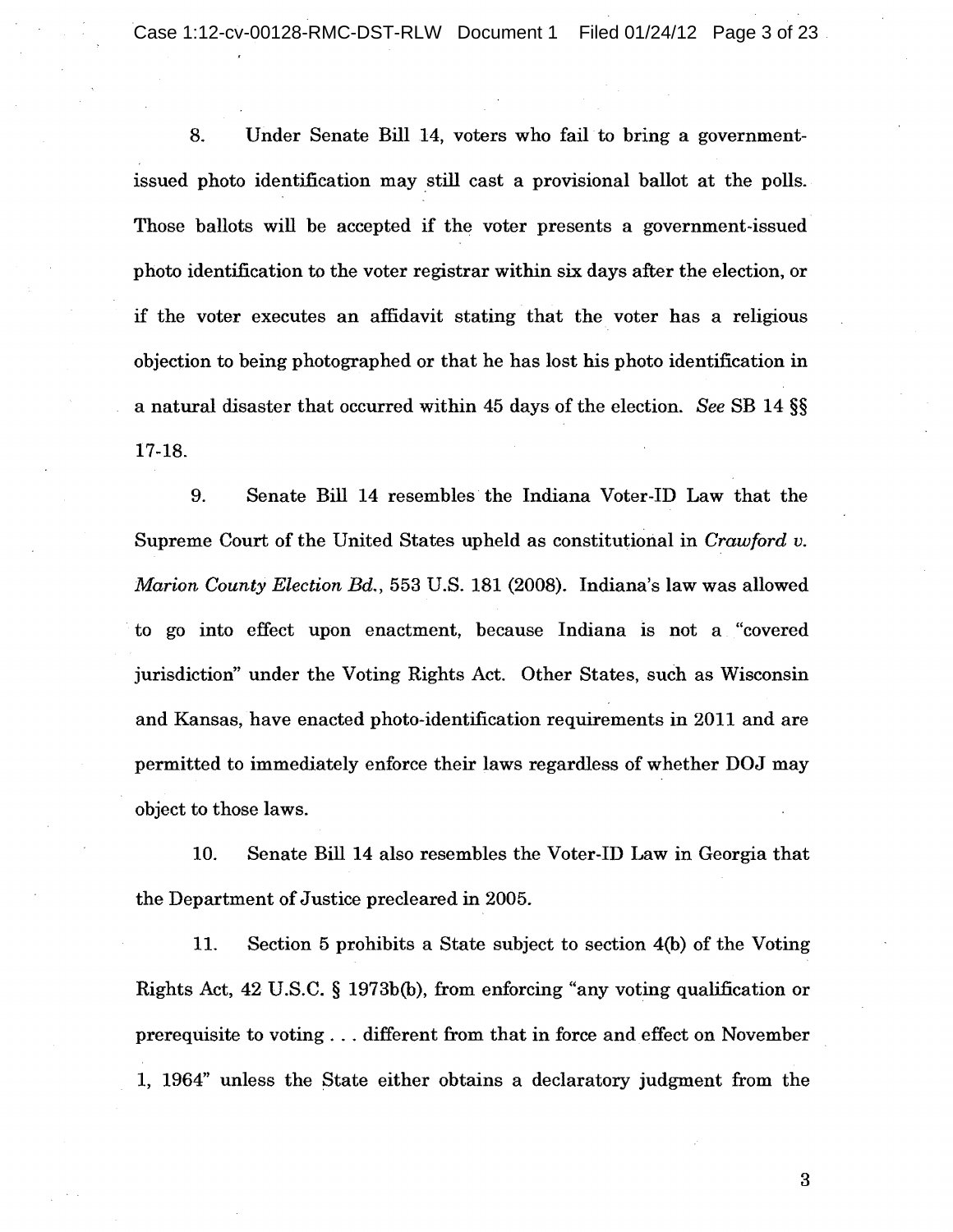United States District Court for the District of Columbia that its election law "neither has the purpose nor will have the effect of denying or abridging the right to vote on account of race or color," or obtains approval for its law from the Attorney General of the United States. *Id.* § 1973c(a).

12. Because Texas is a "covered jurisdiction" under section 5 of the Voting Rights Act, it is not permitted to implement Senate Bill 14 unless the State obtains preclearance from either the Department of Justice or a threejudge panel of this Court. On July 25, 2011, the State of Texas submitted Senate Bill 14 to the Department of Justice for preclearance. Submission Letter, A. McGeehan to T. Herren (July 25, 2011) (Ex. 2).

13. On September 23, 2011, exactly 60 days after Texas had submitted Senate Bill 14 for administrative preclearance, and on the last possible day for DOJ to respond, the Department of Justice sent a letter to the Texas Director of Elections, stating that the information provided in the State's preclearance submission was "insufficient to enable us to determine that the proposed changes have neither the purpose nor will have the effect of . denying or abridging the right to vote on account of race, color, or membership in a language minority group." Letter, T. Herren to A. McGeehan (Sept. 23, 2011) (Ex. 3). DOJ's response to the State requested, among other things, that Texas provide:

"a. The number of registered voters in Texas, by race and Spanish surname within county of residence, who currently possess a Texas driver's license or other form of photo identification issued by DPS that is current or has expired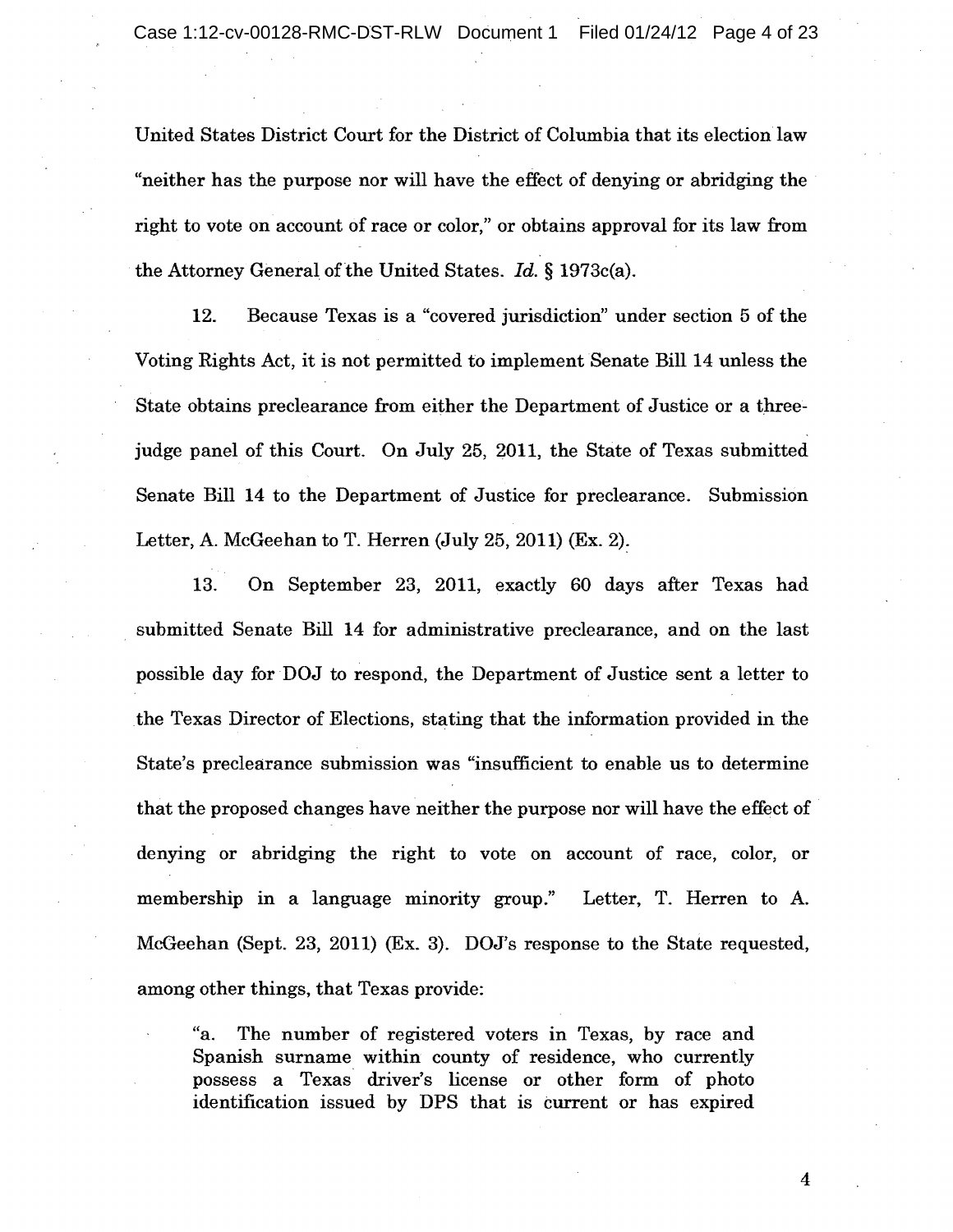within sixty days. Please include a description of the manner in which you calculated these numbers;

"b.. For the 605,576 registered voters who the State has advised "b .. do not have a Texas driver's license or personal identification card, please provide the number of such persons by Spanish surname, as well as an estimated number by race, within county of residence; and

"c. Describe any and all efforts, other than the requirements outlined in Section 5 of Chapter 123, to provide notice to these individuals of the requirements of S.B. 14 and the availability of a free DPS-issued identification."

*ld.* at 2-3.

14. On October 4, 2011, Texas responded to DOJ in a letter that answered. DOJ's questions and attached the data that Texas was capable of providing. Because Texas does not record the race of voters when they register to vote, the State explained that it was unable to determine the racial makeup of registered voters who lack' DPS-issued identification. Indeed, the very reason Texas refuses to maintain racial and ethnic data on its list of registered voters is to facilitate a colorblind electoral process, and Texas adopted this race-blind voter-registration policy shortly after the enactment of the 1965 Voting Rights Act. In addition, until 2009, the DPS did not maintain a separate Hispanic category for driver's license holders to check when providing their racial or ethnic background-which further crimped the State's ability to calculate racial or ethnic breakdown of those who have (or do not have) DPS-issued photo-identification cards.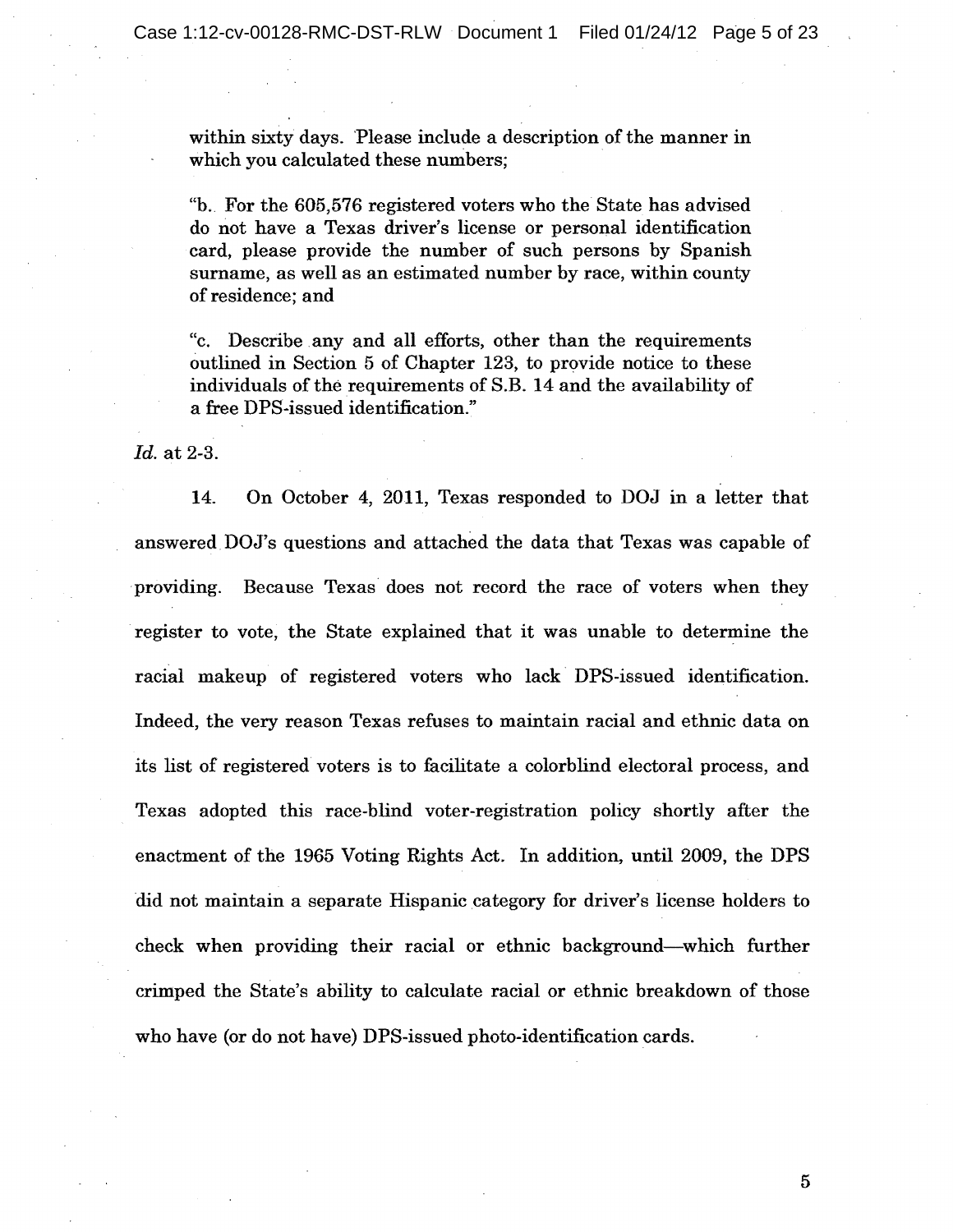Case 1:12-cv-00128-RMC-DST-RLW Document 1 Filed 01/24/12 Page 6 of 23

15. On November 16, 2011, DOJ responded to Texas's submission of additional information in a letter yet again claiming that the supplemental information provided by the State was "incomplete" and "does not enable us to determine that the proposed changes have neither the purpose nor will have the effect of denying or abridging the right to vote on account of race, color or membership in a language minority group." Letter, T. Herren to A. McGeehan (Nov. 16, 2011) (Ex. 4). This time, DOJ demanded that the State provide a racial breakdown of each *county* of voters that possess DPS-issued identification, which would then be used to extrapolate the racial makeup of that group as compared to the general population.

16. On January 12, 2012, Texas provided the data that DOJ requested along. with a letter explaining the State's concerns about the relevance of that data to the law's impact on minority voters. Letter, K. Ingram to T. Herren (Jan. 12, 2012) (Ex. 5).

17. On December 23, 2011, the Department of Justice announced that it denied preclearance to South Carolina's recently enacted Voter-ID Law-notwithstanding the Department of Justice's earlier decision to preclear a similar Voter-ID law in Georgia. In a letter explaining its decision, the Department of Justice cited data showing that 8.4% of white registered voters in South Carolina did not possess a photo identification issued by the State's Department of Motor Vehicles, while 10.0% of "non-white" registered voters in South Carolina did not possess this type of DMV-issued photo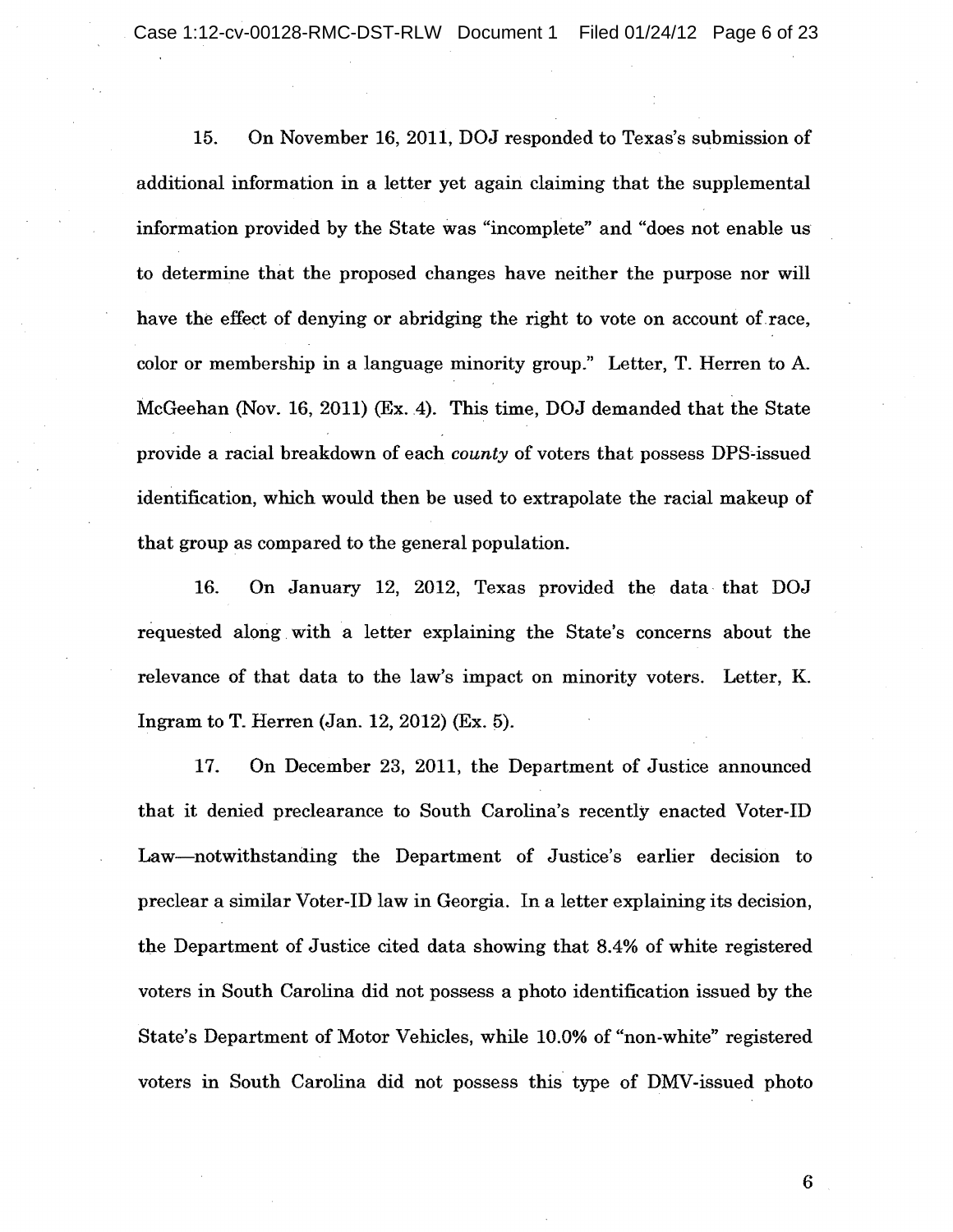identification. *See* Letter, T. Perez to C. Jones (Dec. 23, 2011), at 2 (Ex. 6).

The Department of Justice concluded this 1.6% "racial disparit[y]" compelled it to deny preclearance on the ground that South Carolina had "failed to meet its burden of demonstrating that [its Voter:ID law] will not have a retrogressive effect." *See* DOJ Letter to S.C. at 4-5. The Department of Justice rejected South Carolina's Voter-ID law notwithstanding the fact that South Carolina's law, like Texas's, provides free photo-identification to voters who lack the identification needed to vote, and permits voters who do not possess government-issued photo identification to cast provisional ballots on Election Day, which will be counted if the voter brings a valid and current photo identification to the county board of registration and elections before certification of the election.

18. Further, the Department of Justice's letter rejecting South Carolina's preclearance submission does not make a serious effort to reconcile its decision with the Supreme Court's ruling in *Crawford-which* not only upheld Indiana's Voter-ID law as constitutional, but also made clear that photo-identification requirements are "nondiscriminatory" election regulations. *See Crawford,* 553 U.S. at 203 (opinion of Stevens, J.) (upholding Indiana's photo-identification requirement· as "a neutral, *nondiscriminatory* regulation of voting procedure."); *id.* at 205 (Scalia, J., concurring in the judgment) (The Indiana photo-identification law is a "generally applicable, *nondiscriminatory* voting regulation.").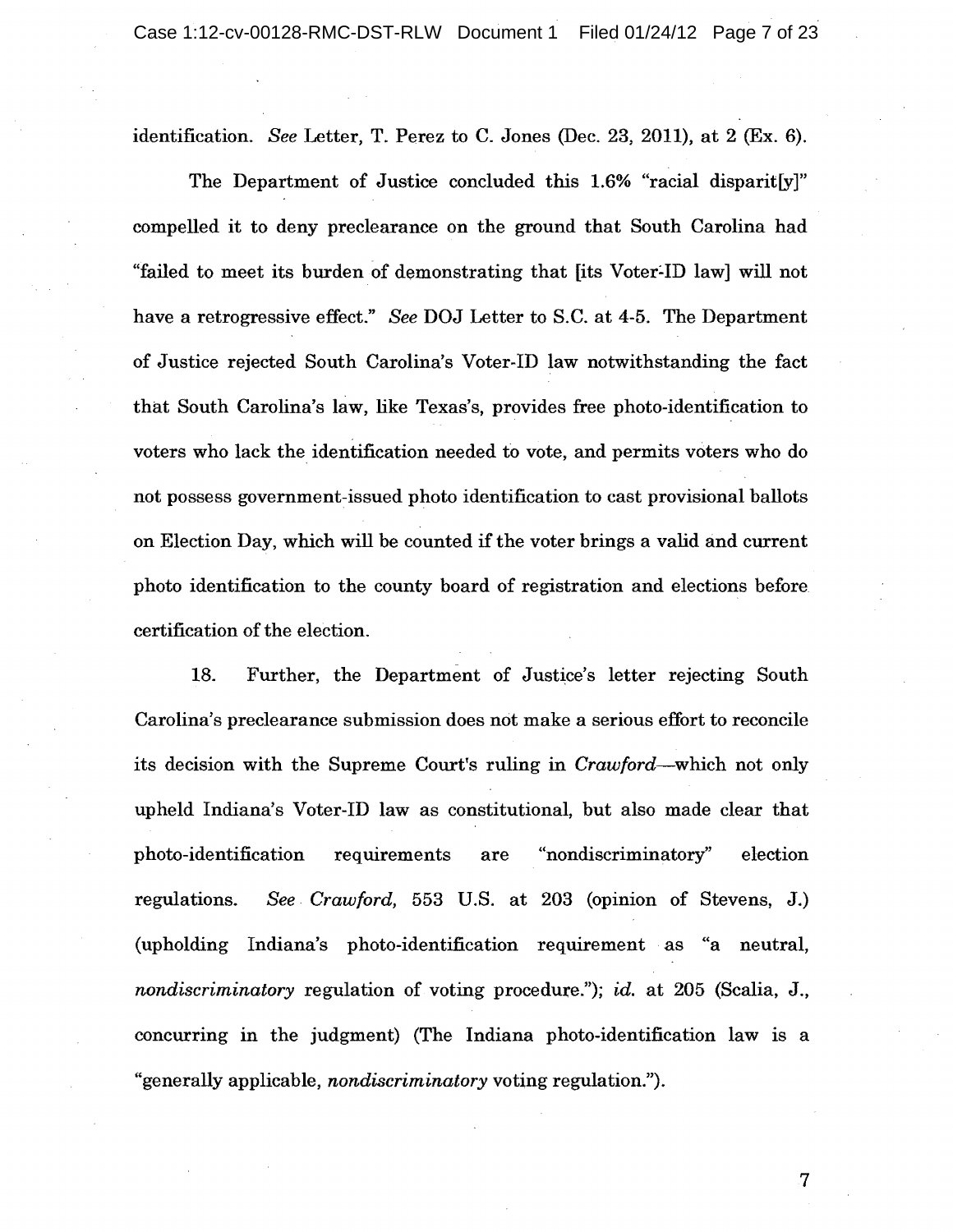Case 1:12-cv-00128-RMC-DST-RLW Document 1 Filed 01/24/12 Page 8 of 23

19. Similarly, the Department of Justice's letter to South Carolina officials does not acknowledge the serious constitutional questions that arise from DOJ's decision to interpret section 5 in a manner that would preclude covered jurisdictions from enforcing the same type of election-fraud prevention measures that the Supreme Court has upheld as constitutionaland that fall within the States' reserved powers under the Tenth Amendment to the Constitution. *See generally Northwest Austin Mun. Utility Dist. No. One v. Holder,* 557 U.S. 193 (2009);

20. The Department of Justice's letter to South Carolina officials also fails to acknowledge its own previous decision to preclear the Voter-ID law in Georgia, and does not attempt to reconcile the Department's refusal to preclear South Carolina's Voter-ID law with its earlier preclearance rulings.

21. Now, six months after· DOJ received Texas's preclearance submission for Senate Bill 14, and after multiple attempts to satisfy DOJ's demands for additional information, the State is still awaiting a preclearance decision from the Department of Justice.

22. In filing this complaint in this Court at this time, Texas assumes that DOJ will apply the same legal analysis and standards that it applied to South Carolina's Voter-ID law. Instead of waiting almost 60 more days, only to meet with further delays and demands from DOJ, and the seeming probability of an eventual rejection of Senate Bill 14 by DOJ, Texas files this complaint seeking judicial preclearance.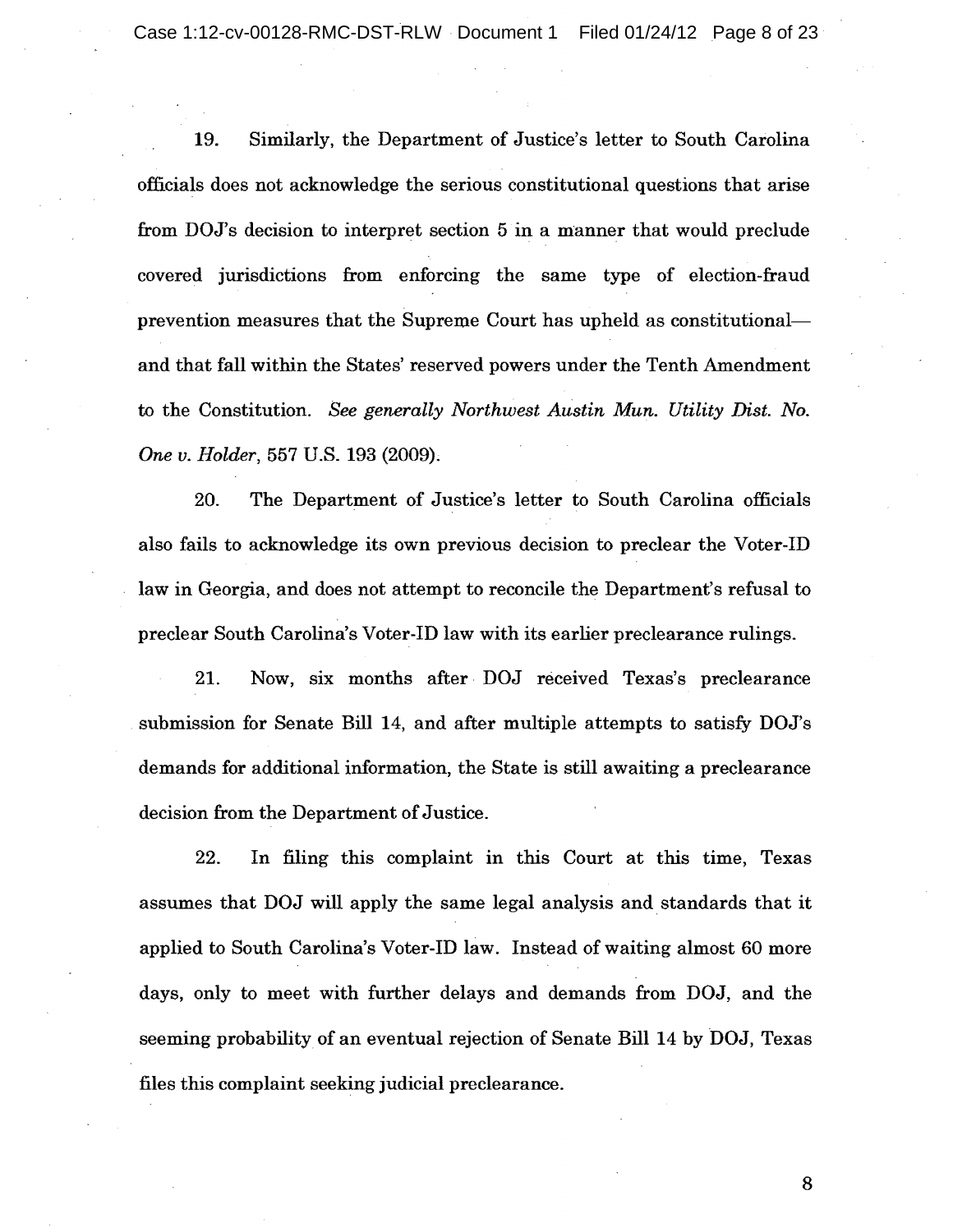Case 1:12-cv-00128-RMC-DST-RLW Document 1 Filed 01/24/12 Page 9 of 23

# V. CLAIM FOR RELIEF

The State of Texas is entitled to a declaratory judgment granting preclearance to Senate Bill 14 under section 5 of the Voting Rights Act because Senate Bill 14 has neither the purpose nor the effect of denying or abridging the right to vote on account of race, color, or membership in a language minority and otherwise fully complies with section 5 of the Voting Rights Act.

23. The allegations in paragraphs  $6 - 22$  are reincorporated herein.

### A. Senate Bill 14 does not "deny or abridge" the right to vote.

24. The State of Texas respectfully requests a declaration from this Court that Senate Bill 14 does not "deny or abridge" the right to vote within the meaning of section 5, nor was it enacted with this purpose. Section 5 does not preclude covered jurisdictions from enacting generally applicable fraud~prevention laws, such as Senate Bill 14, that entail minor inconveniences on exercising the right to vote-especially when the covered jurisdiction mitigates those inconveniences through the mechanisms of free photo-ID cards and provisional ballots. For example, laws requiring that citizens register to vote prior to election day impose inconveniences that are similar to the one required by Senate Bill 14. But neither of these laws "denies" or "abridges" the right to vote.

25. Laws requiring voters to present proper identification at polling places are common. At the time of this complaint, no fewer than 31 States require voters to present some type of identification when voting at the polis.  $\boldsymbol{See}$  http://www.ncsl.org/legislatures-elections/elections-campaigns/voter-id-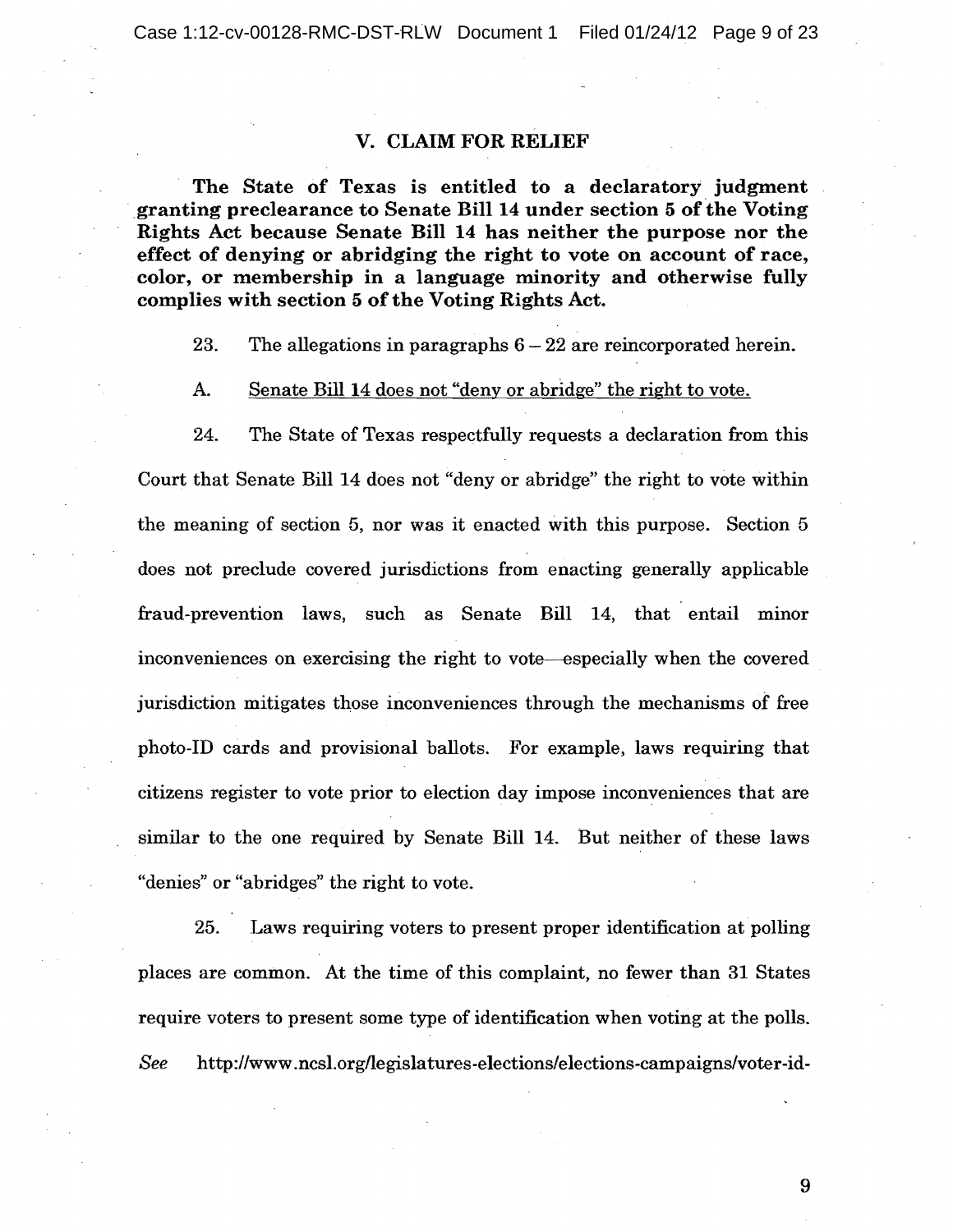state-requirements.aspx. Further, 15 States have enacted laws that require voters to present a photo identification. *Id.* 

26. These laws do not "deny" or "abridge" anyone's right to vote-a voter needs only to bring identification to the polls, and, in Texas, if a voter fails to bring the required government-issued photo identification to the polls then he can cast a provisional ballot that will be counted if the voter presents the required identification to the voter registrar within six days of the election. In addition, voters can obtain photo identification *free of charge* at any time, at their convenience, before the election---or after casting a provisional ballot-if they lack an acceptable form of government-issued identification.

27. DOJ's letter to South Carolina reflects a belief that *any* law that imposes even the *slightest* inconvenience on one's ability to vote represents a "denial" or "abridgement" of the right to vote-even when the State accommodates those who do not possess a photo identification by offering photo identification free of charge and by allowing voters without photo identification to cast provisional ballots. That is not a tenable construction of the Voting Rights Act, and it cannot be reconciled with the Supreme Court's ruling in *Crawford. See* 553 U.S. at 198 (opinion of Stevens, J.) ("[T]he inconvenience of making a trip to the DMV, gathering the required documents, and posing for a photograph *surely does not qualify as* a *substantial burden on the right to vote, or even represent a significant increase*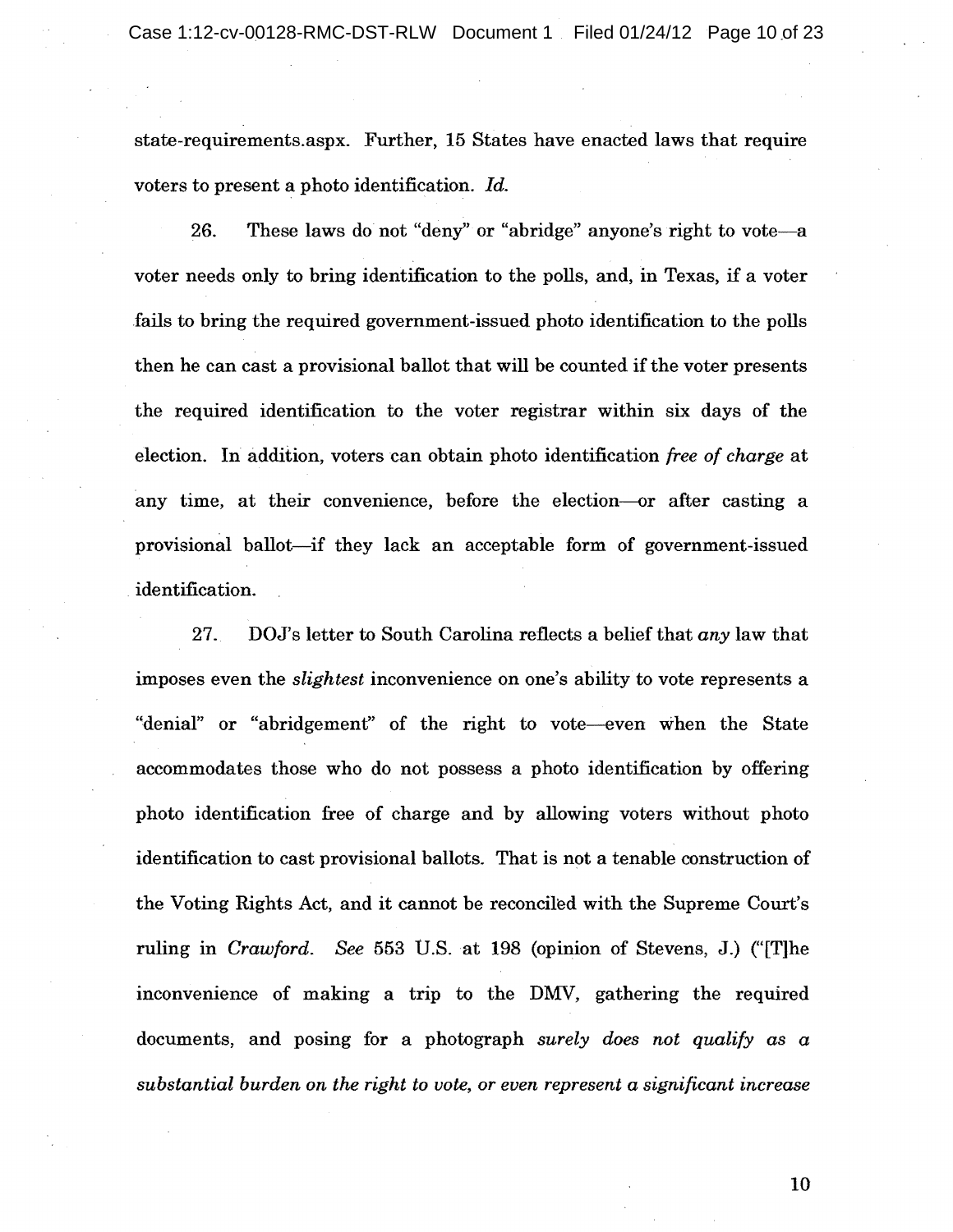*over the usual burdens of voting.*") (emphasis added); *id.* at 209 (Scalia, J. concurring in the judgment) ("The universally applicable requirements of Indiana's voter-identification law are eminently reasonable. The burden of acquiring, possessing, and showing a free photo identification is simply not· . severe, because it does not "even represent a significant increase over the usual burdens of voting." And the State's interests are sufficient to sustain that minimal burden.") (internal citations omitted).

28. The Supreme Court's ruling in *Crawford* also recognizes that allowing voters to cast provisional ballots mitigates any "burdens" that photoidentification requirements might otherwise impose on the right to vote. *See Crawford,* 553 U.S. at 199 ("The severity of that burden is, of course, mitigated by the fact that, if eligible, voters without photo identification may if cast provisional ballots that will ultimately be counted."). Sections 17 and 18 of Senate Bill 14 allow voters who appear at the polls without the required identification to cast provisional ballots, an allowance that defeats any claim that the photo-identification requirement "denies" or "abridges" anyone's right to vote. Unlike many other voting changes that may actually prevent someone from participating in an election, Senate Bill 14's requirements will affect only the ballots of those who *choose* not to obtain the required identification that the State offers free of charge--either before the election or (for those who cast provisional ballots) in the six-day window following the election.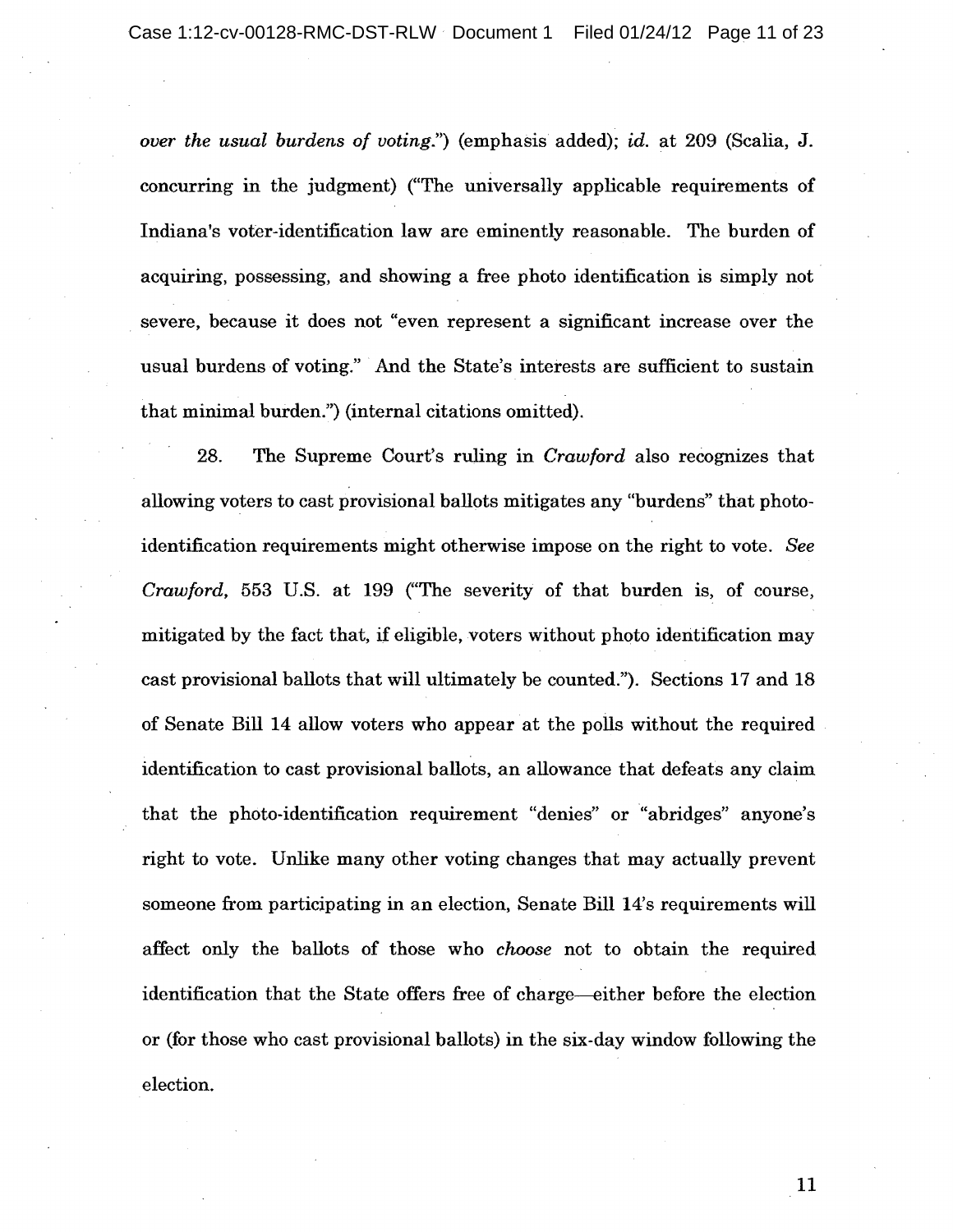Case 1:12-cv-00128-RMC-DST-RLW Document 1 Filed 01/24/12 Page 12 of 23

B. Senate Bill 14 does not deny or abridge the right to vote "on account of race or color."

29. The State of Texas respectfully requests a declaration from this Court that Senate Bill 14 does not deny or abridge the right to vote "on account of race or color," and that it was not enacted with that purpose. As the Supreme Court recognized in *Crawford,* photo-identification laws are "nondiscriminatory"; they apply to all voters regardless of race and they affect only those voters who choose not to obtain a photo identification (which the State offers free of charge) and present it either at the polls or to the voting registrar after casting a provisional ballot.

30. Even if minorities may be statistically less likely than whites to if currently possess a government-issued photo identification (as DOJ asserts in its letter to South Carolina), that does not establish a section 5 violation. Section 5 precludes covered jurisdictions from enforcing those laws that have the "purpose" or "effect" of "denying or abridging the right to vote *on account of race* or *color." See* § 1973c(a) (emphasis added). Even if DOJ contends that Senate Bill 14 has the unintended effect of "denying" or "abridging" the voting rights of those Who do not possess a government-issued photo identification, it does not do so *on account of their race* or *color-it* does so on account of their decision not to obtain the identification that the State offers free of charge. ce or color." See § 1973c(a) (emphasis added). Even if late Bill 14 has the unintended effect of "denying" or rights of those who do not possess a governmentification, it does not do so on account of their race or count of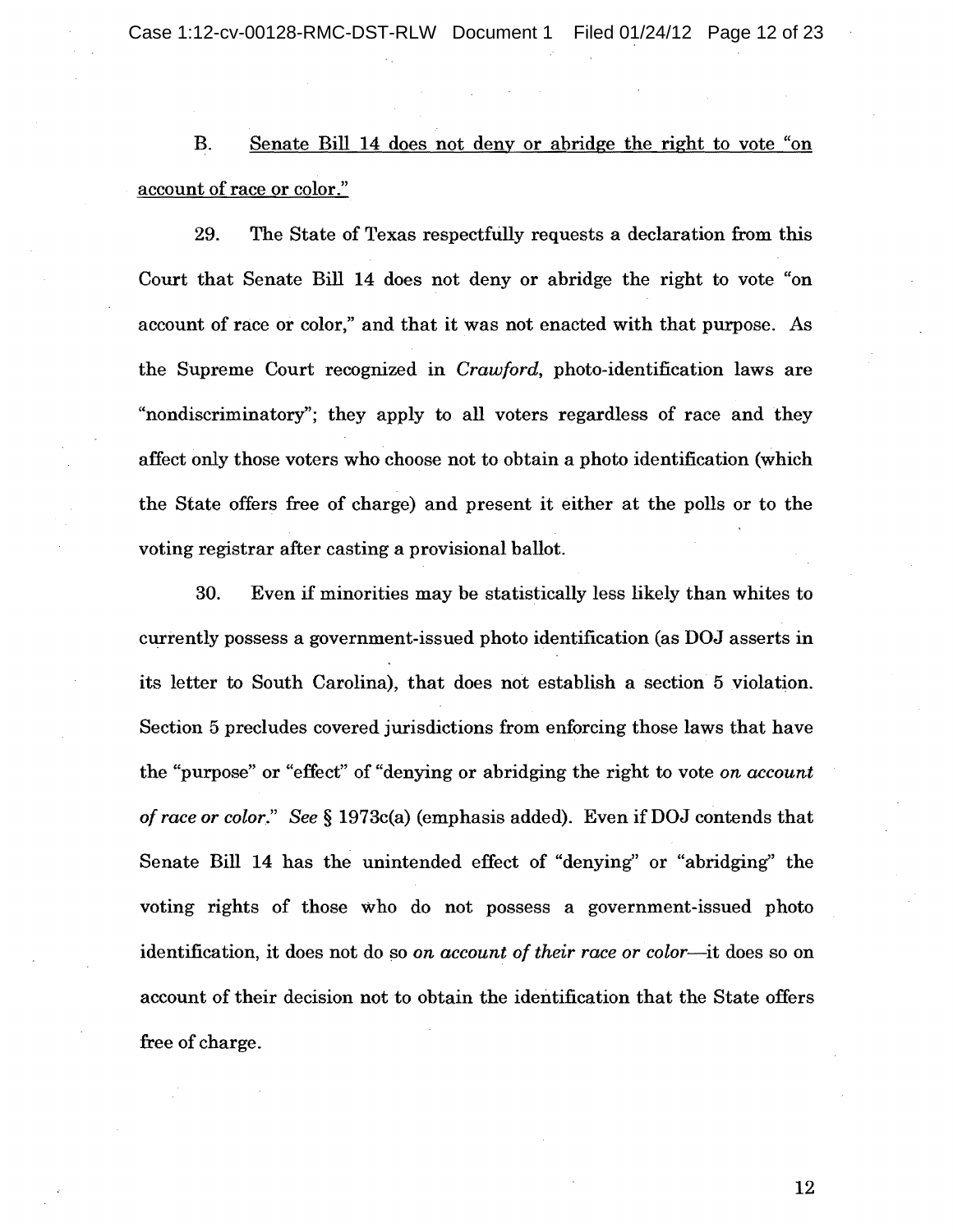Case 1:12-cv-00128-RMC-DST-RLW Document 1 Filed 01/24/12 Page 13 of 23

31. The Department of Justice's Letter to South Carolina asserts that section 5 jurisdictions are forbidden to enforce any Voter-ID law that will "lead to a retrogression in the position of racial minorities with respect to their effective· exercise of the electoral franchise." *See* DOJ Letter at 1 (quoting *Beer v. United States,* 425 U.S. 130, 141 (1976». This approach is irreconcilable with the language of section 5, which protects persons of *all*  races from new voting laws that have the effect of denying or abridging the right to vote *on account of race or color*. Nothing in section 5 authorizes the Department of Justice or this Court to withhold preclearance from a neutral, Department of Justice or this Court to withhold preclearance from a neutral, nondiscriminatory voter-identification law simply because DOJ believes the law may have a disparate impact on minority voters--or white voters. The existing patterns of photo-ID possession will always vary somewhat by race, so these laws will *always* have a temporary differential effect on *some* race.

32. Section 5 *does* allow DOJ or this Court to withhold preclearance from voting qualifications that were enacted with the purpose of denying or abridging the voting rights of a particular race, or facially neutral voting qualifications that may have been enacted with benign motivations but that are *administered* by racially biased election officials who selectively enforce these laws to deny blacks the right to vote *on account of their race. See, e.g., South Carolina v. Katzenbach,* 383 U.S. 301, 312-13 (1966). But Texas's Voter-ID law was not enacted with the purpose of disenfranchising minority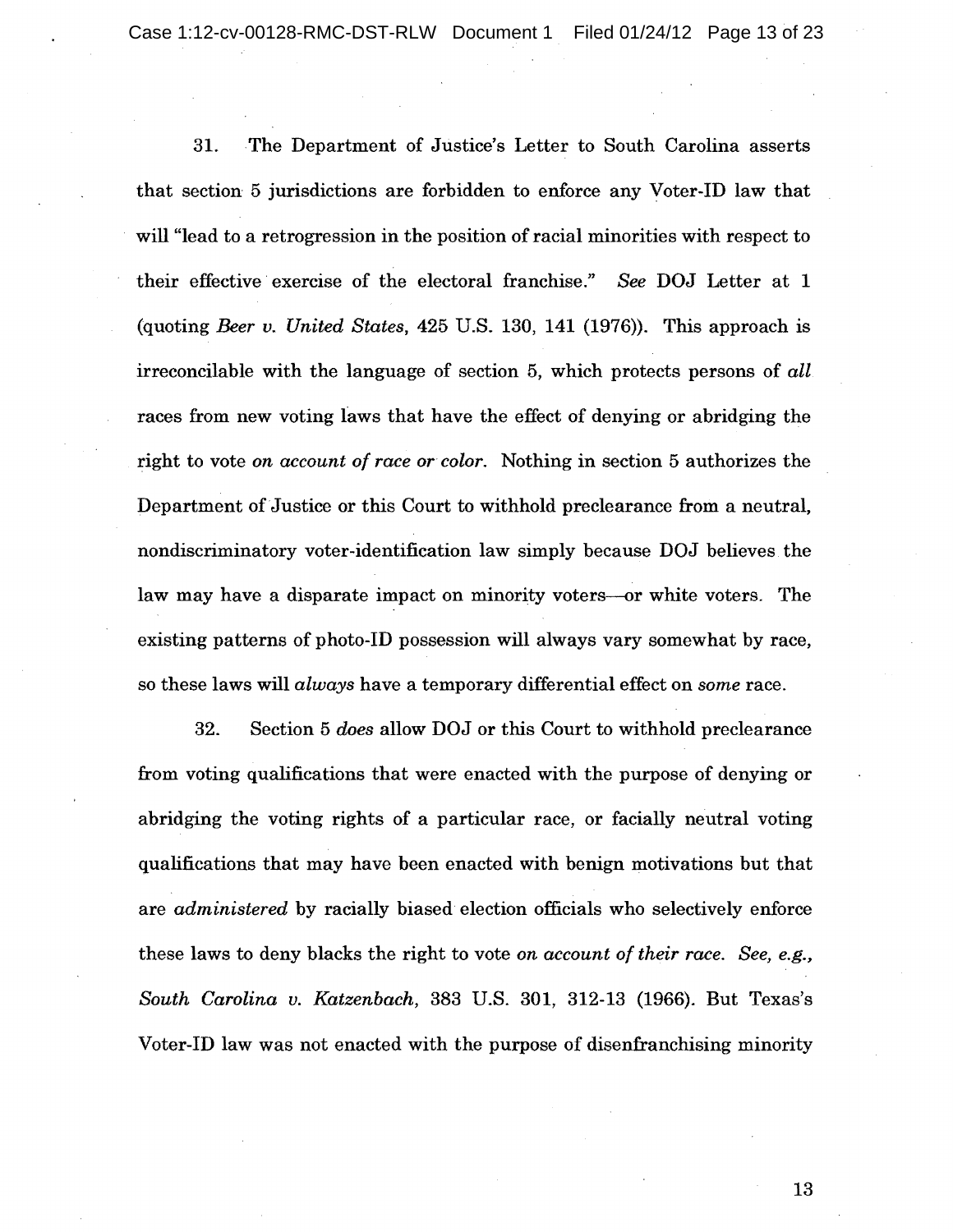voters, and there is not even a suggestion that the State would administer those laws in a racially biased manner.

*33. Beer's* "nonretrogression" construction of section 5 arose from a case involving legislative reapportionment and must be limited to that context. *See Beer,* 425 U.S. at 141 ("It is thus apparent that *a legislative reapportionment that* enhances the position of racial minorities with respect to their effective exercise of the electoral franchise can hardly have the 'effect'. of diluting or abridging the right to vote on account of race within the meaning of § 5."); *see also Reno v. Bossier Parish School Bd.,* 528 U.S. 320, 329 (2000) ("In *Beer v. United States,* 425 U.S. 130 (1976), this Court addressed the meaning of the no-effect requirement *in the context of an allegation of vote dilution.")* (emphasis added). The inherently unique nature of the reapportionment process is such that redistricting is fundamentally distinct from laws that govern the administration of elections or ballot-box integrity.

34. Extending "retrogressive effects" analysis to Voter-ID laws, by denying preclearance to any voter requirement that has an unintended disparate impact on minority voters, would present serious constitutional questions. The Fifteenth Amendment prohibits only voting restrictions that are *motivated by* racial discrimination. See City of Mobile v. Bolden, 446 U.S. 55, 62 (1980) ("[R]acially discriminatory motivation is a necessary ingredient of a Fifteenth Amendment violation."). If the Department of Justice's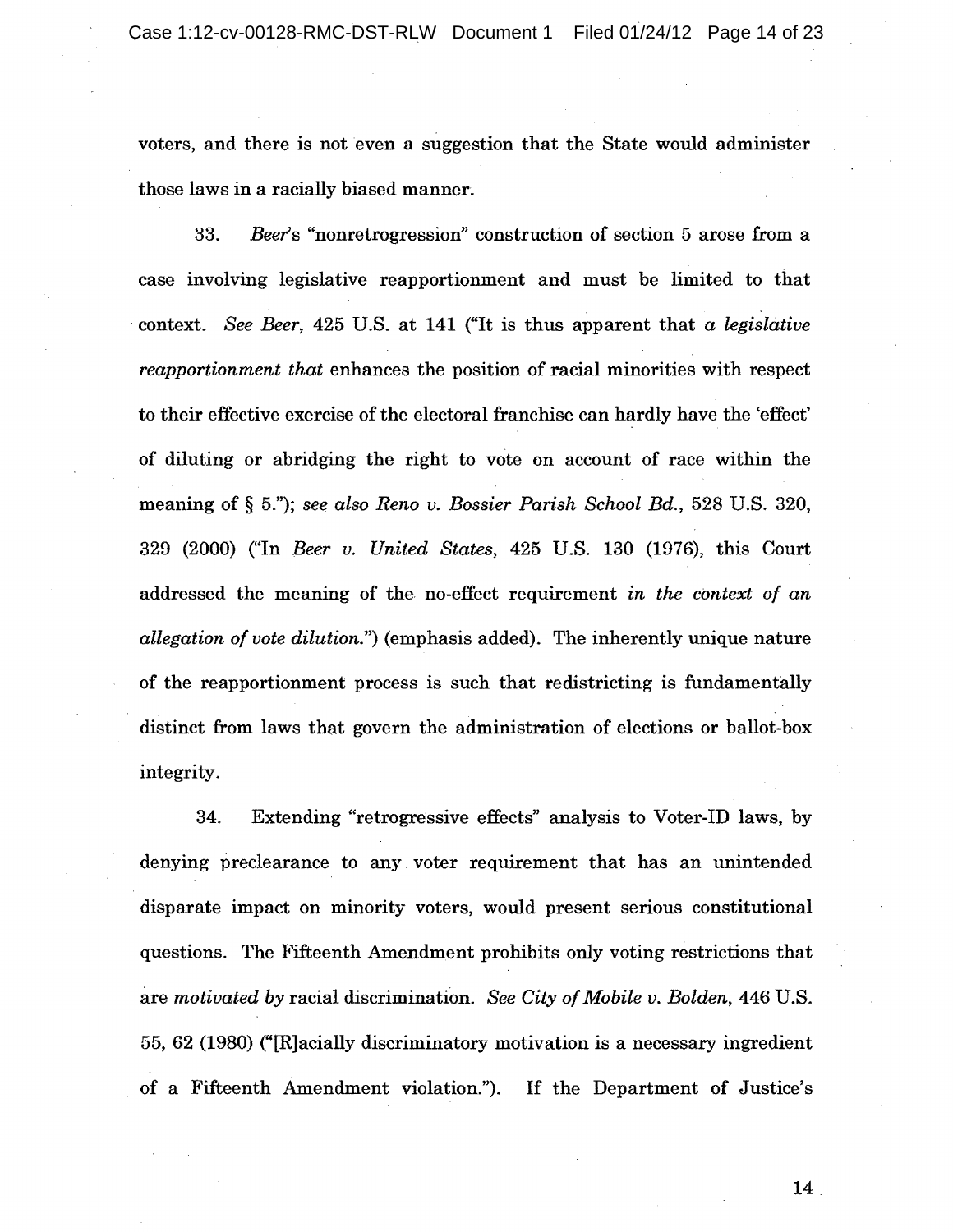apparent construction of section 5 operated to block Texas's Voter-ID law . solely because it *may* have a *disparate impact* on racial minorities, then this Court will have to confront whether this interpretation of section 5 represents a permissible exercise of Congress's enforcement power under the Fifteenth Amendment. *See generally City of Boerne v. Flores,* 521 U.S. 507 *(1997); Nw. Austin Mun. Util. Dist. No. One v. Holder,* 129 S. Ct. 2504 (2009). Courts must adopt any reasonably permissible construction of section 5 that will avoid these constitutional concerns. *See Nw. Austin,* 129 S. Ct. at 2511 14. To do that, this Court must cabin the "nonretrogressive effects" test to the context of legislative redistricting.

35. Even if non-retrogression extends beyond redistricting, it still should not extend to a law that imposes a temporary inconvenience no greater than the inherent inconvenience of voting. Whatever the initial disproportionate impact based on a snapshot of current patterns of photo-iD possession, those patterns are easily changed and cannot be the basis for a finding of disproportionate or retrogressive impact. id these constitutional concerns. See Nw. Austin, 129 S. Ct. at 2511-<br>do that, this Court must cabin the "nonretrogressive effects" test to<br>ext of legislative redistricting.<br>5. Even if non-retrogression extends beyond redi

C. The Court must interpret section 5 of the Voting Rights Act to permit preclearance of Senate Bill 14 in order to avoid the grave constitutional question whether section 5 exceeds Congress's enforcement power under section 2 of the Fifteenth Amendment.

36. Any construction of section 5 that precludes Texas from implementing its Voter-ID Law will exceed Congress's enforcement power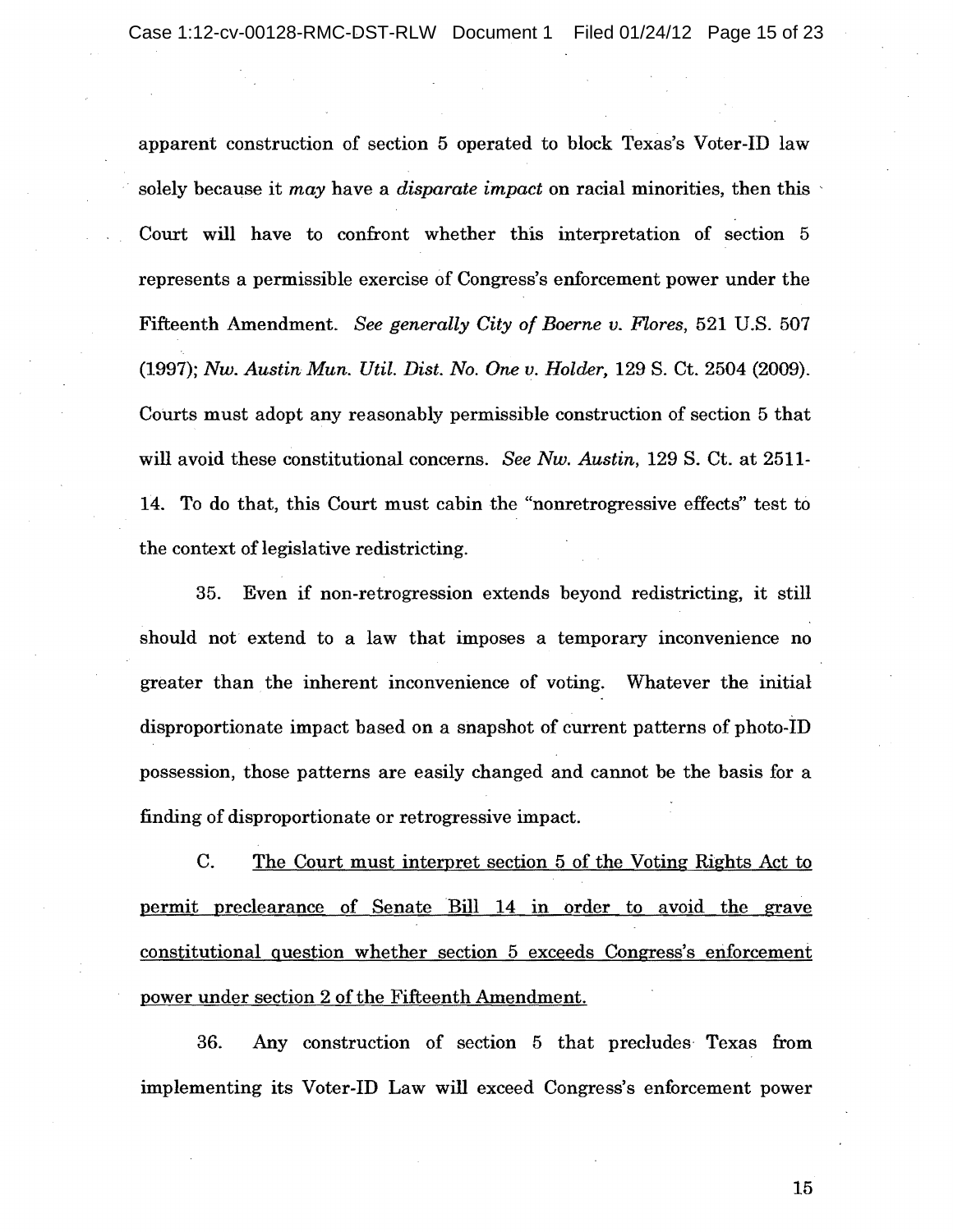under section 2 of the Fifteenth Amendment, or will at the very least present grave constitutional questions that this Court must avoid. A finding that covered jurisdictions cannot adopt a commonsense voting change already found to be non-discriminatory by the Supreme Court would highlight the constitutional difficulties with section 5. Accordingly, this Court must interpret section 5 in a manner that authorizes preclearance in this case. *See Nw. Austin,* 129S. Ct. at 2511-14.

37. Section 2 of the Fifteenth Amendment empowers Congress to "enforce" the Fifteenth Amendment with "appropriate" legislation. This enforcement prerogative might permit Congress to enact laws that empower DOJ or this Court to deny preclearance to state laws *that actually violate* the Fifteenth Amendment. *See South Carolina v. Katzenbach,* 383 U.S. 301, 334 (1966) ("The Act suspends new voting regulations pending scrutiny by federal authorities *to determine whether their use would violate the Fifteenth Amendment.*") (emphasis added). But, as the Supreme Court recognized in *South Carolina,* placing the States under this form of administrative receivership pushes the constitutional boundaries of Congress's enforcement power under the Fifteenth Amendment. *Id.* 

38. The Texas Voter-ID law does not violate the Fifteenth Amendment because it was not enacted with a racially, discriminatory purpose. *See City of Mobile v. Bolden,* 446 U.S. 55, 62 (1980). In addition, the Supreme Court has explicitly upheld photo-identification laws against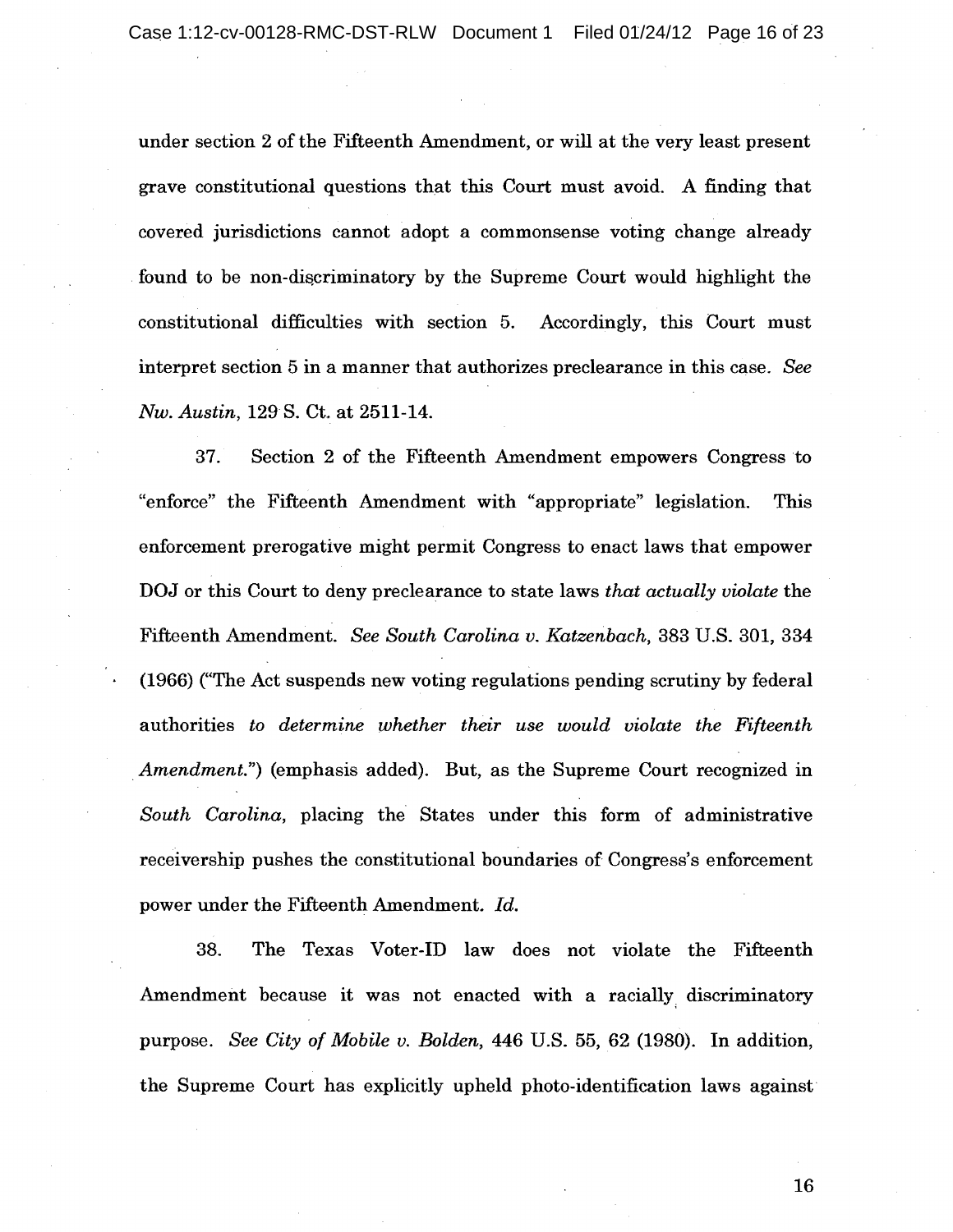constitutional challenges, declaring that these laws represent "nondiscriminatory" regulations of elections. *See Crawford,* 553 U.S. at 203 (opinion of Stevens, J.); *id.* at 205 (Scalia, J., concurring in the judgment). It is tenuous enough for a federal court or the Department of Justice to deny preclearance to a voting qualification. that does not violate the Fifteenth Amendment; these constitutional concerns are further aggravated when preclearance is withheld from a law that the Supreme Court of the United States has explicitly upheld as constitutional.

39. Although the State of Texas does not deny that the Constitution may empower Congress to enact prophylactic legislation that extends beyond the self-executing right established in section 1 of the Fifteenth Amendment, any attempt by Congress to invoke its powers in this prophylactic manner necessarily raises serious constitutional questions. That is nowhere more obvious than in the case of section 5 of the Voting Rights Act, which represents an enormous intrusion into state sovereignty by reversing the bedrock assumption that duly enacted (and constitutional) state laws may take immediate effect. Accordingly, Congress is required to state its extraconstitutional prohibitions in clear and explicit language and justify this prophylaxis with legislative findings. *See, e.g., Katzenbach v. Morgan, 384*  U.S. 641 (1966) (upholding a congressional prohibition on literacy tests only after noting "evidence suggesting that prejudice played a prominent role in the enactment of the [literacy-test] requirement"); *Oregon v. Mitchell, 400*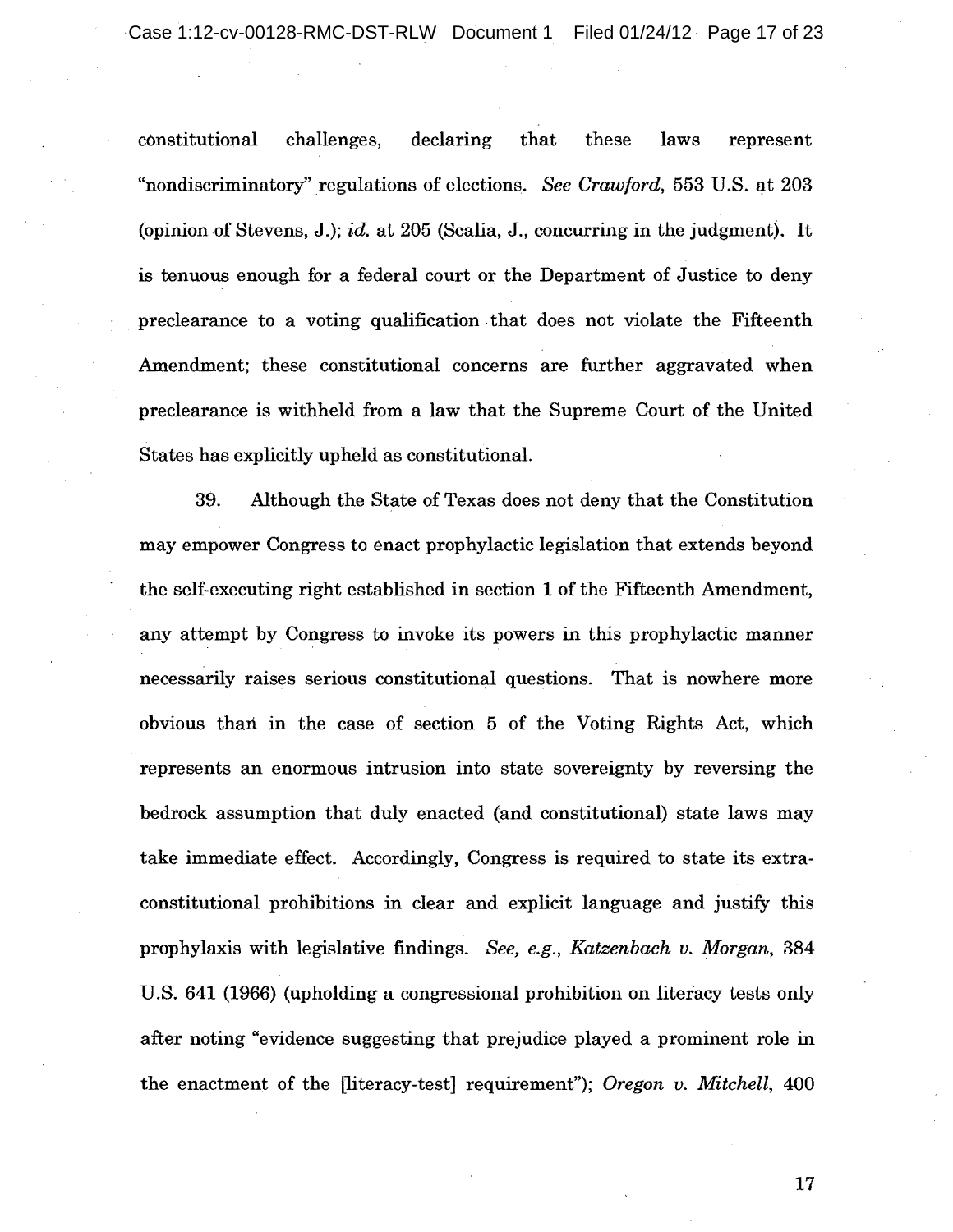U.S.  $112$  (1970) (opinion of Black, J) (upholding a federal ban on literacy tests that was based on a congressional finding that "literacy tests have been used to discriminate against voters on account of their color."). *See also Bd. of Trustees of the Univ. of Alabama v. Garrett,* 531 U.S. 356 (2001); *Kimel v. Florida Board of Regents,* 528 U.\$. 62 (2000); *City of Boerne v. Flores, 521*  U.S. 507 (1997). The language of section 5 falls far short of the clear statement needed for this Court to even consider denying preclearance to the perfectly constitutional Voter-ID law that Texas has enacted.

40. The interpretation of section 5 that the Department of Justice adopted in its letter to South Carolina will establish a preclearance obstacle that sweeps far beyond what is necessary to enforce the Fifteenth Amendment. Both the Fourteenth and Fifteenth Amendments prohibit only " those voting restrictions that are *motivated* by racial discrimination. *See City of Mobile v. Bolden,* 446 U.S. 55 (1980). To the extent that section 5 blocks laws that are free from racially discriminatory motives, it can survive only if its prophylactic scope satisfies the "congruent" and "proportional" test of *City of Boerne v. Flores,* 521 U.S. 507(1997). Congress enacted the VRA 'to make the guarantees of the Fifteenth Amendment finally a reality for all citizens,' *Allen v. State Bd. of Elections,* 393 U.S. 544, 556 (1969), not to empower the Department of Justice to block States from enacting laws that do not violate the Fifteenth Amendment and that the Supreme Court has expressly upheld as constitutional.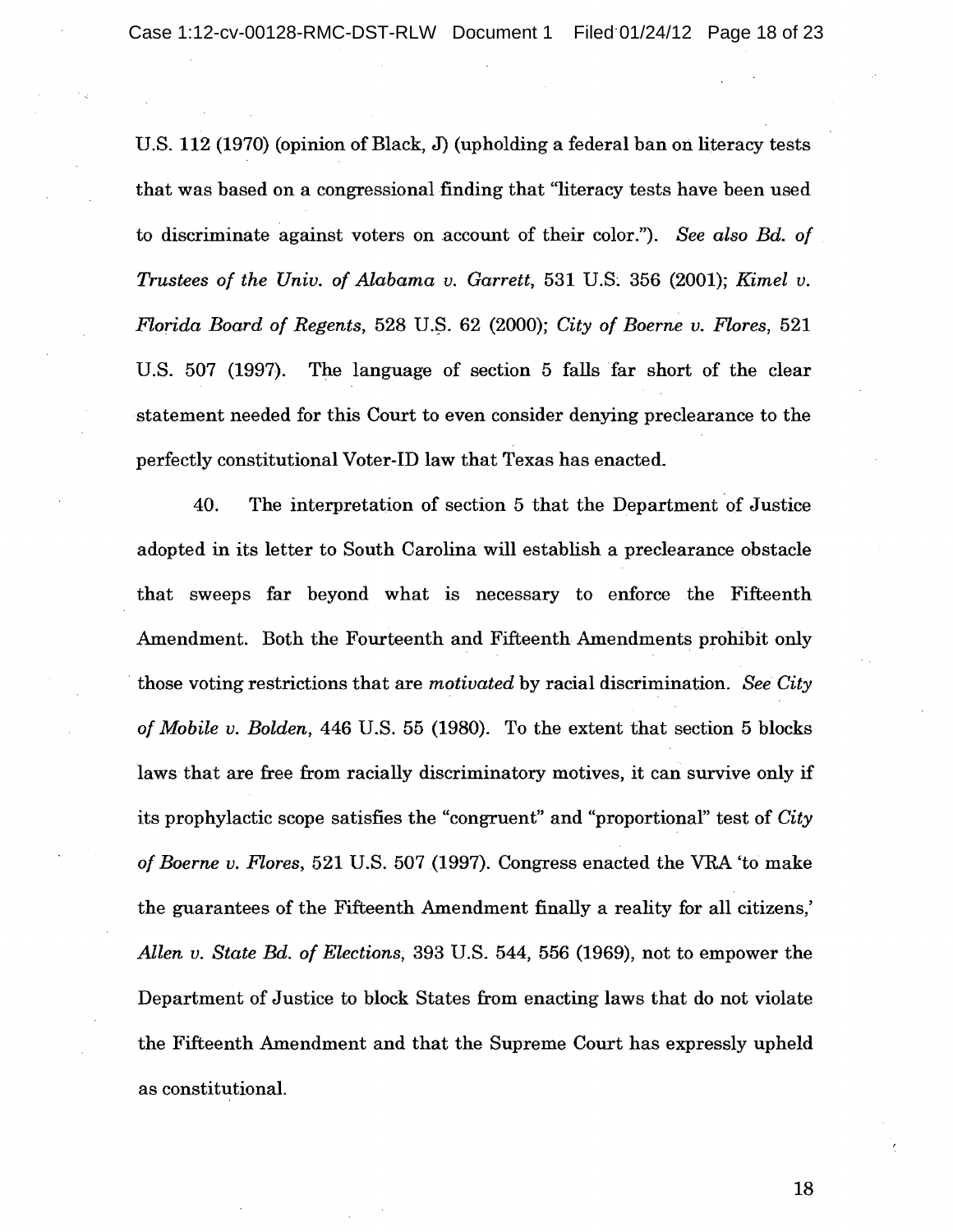41. There is no conceivable justification for construing section 5 in a manner that would enable DOJ or the federal courts to deny administrative preclearance to a law that the Supreme Court has already determined is nondiscriminatory. Nor is there any justification for requiring Texas and South Carolina to wait for permission from DOJ (or a federal district court) before implementing their photo-identification laws., *Crawford* shows that litigants can bring immediate challenges to new voting requirements that are believed to disproportionately affect minorities, by invoking the Fourteenth and Fifteenth Amendments and section 2 of the VRA. And a district court can promptly issue a temporary restraining order or a preliminary injunction if the plaintiffs demonstrate a likelihood of success on the merits.

D. The Court must interpret section 5 of the Voting Rights Act to permit preclearance of Senate Bill 14 in order to avoid the grave constitutional question whether section 5 violates the Tenth Amendment.

42. . Any construction of section 5 that precludes Texas from implementing its Voter-ID Law will 'violate the Tenth Amendment by denying covered jurisdictions the powers reserved to them under that amendment, or will at the very least present grave constitutional questions that this Court must avoid by interpreting section 5 to allow for preclearance in this case.

43. Although the Supreme Court in *Crawford* did not directly address the Tenth Amendment, by upholding Indiana's Voter-ID law the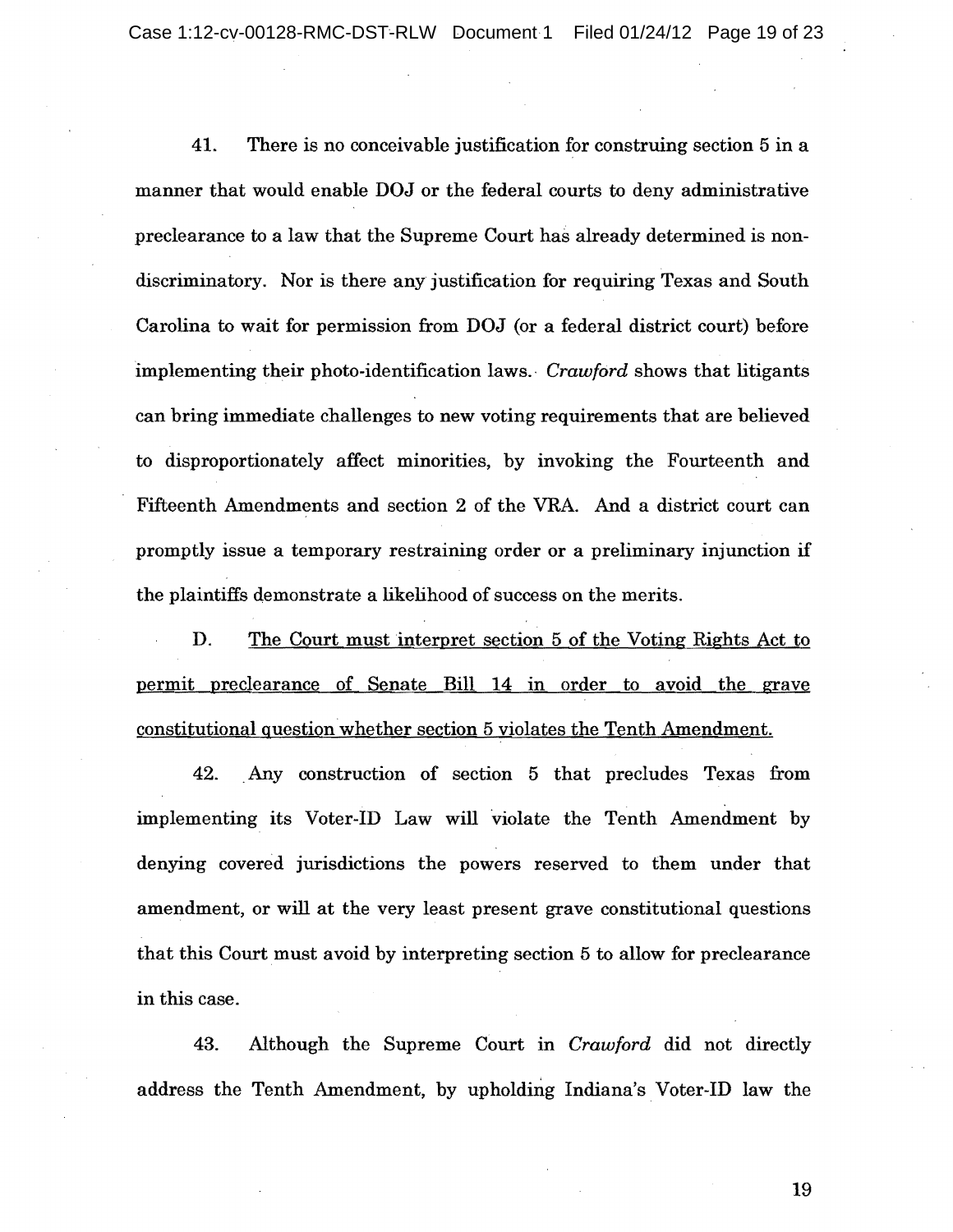Court effectively recognized that the States enjoy a reserved power under the Tenth Amendment to require voters to present photo identification at the polls-at least when appearing to vote for state and local officials. Congress therefore has no power to enact legislation to nullify Indiana's Voter-ID law for state and local elections. *See, e.g., Oregon v. Mitchell,* 400 U.S. 112, 125 (1970) (opinion of Black, J.) ("No function is more essential to the separate and independent existence of the States and their governments than the power to determine within the limits of the Constitution the qualifications of their own voters for state, county, and municipal offices and the nature of their own machinery for filling local public offices."). It follows that Congress cannot empower the Department of Justice or the federal courts to block Texas from requiring photo identification when conducting elections for state and local officials.

E. The Court should interpret section 5 of the Voting Rights Act in a manner that permits preclearance of Senate Bill 14 in order to avoid the grave constitutional guestion whether section 5 violates Texas's right to "egual sovereignty."

44. Section 5, if interpreted to forbid Texas to enforce its Voter-ID law, violates constitutional principles of federalism and state sovereignty by depriving Texas of equal sovereignty with other States.

45. Other States, such as Indiana, Kansas, and Wisconsin, have been able to enact and enforce similar laws without interference from DOJ.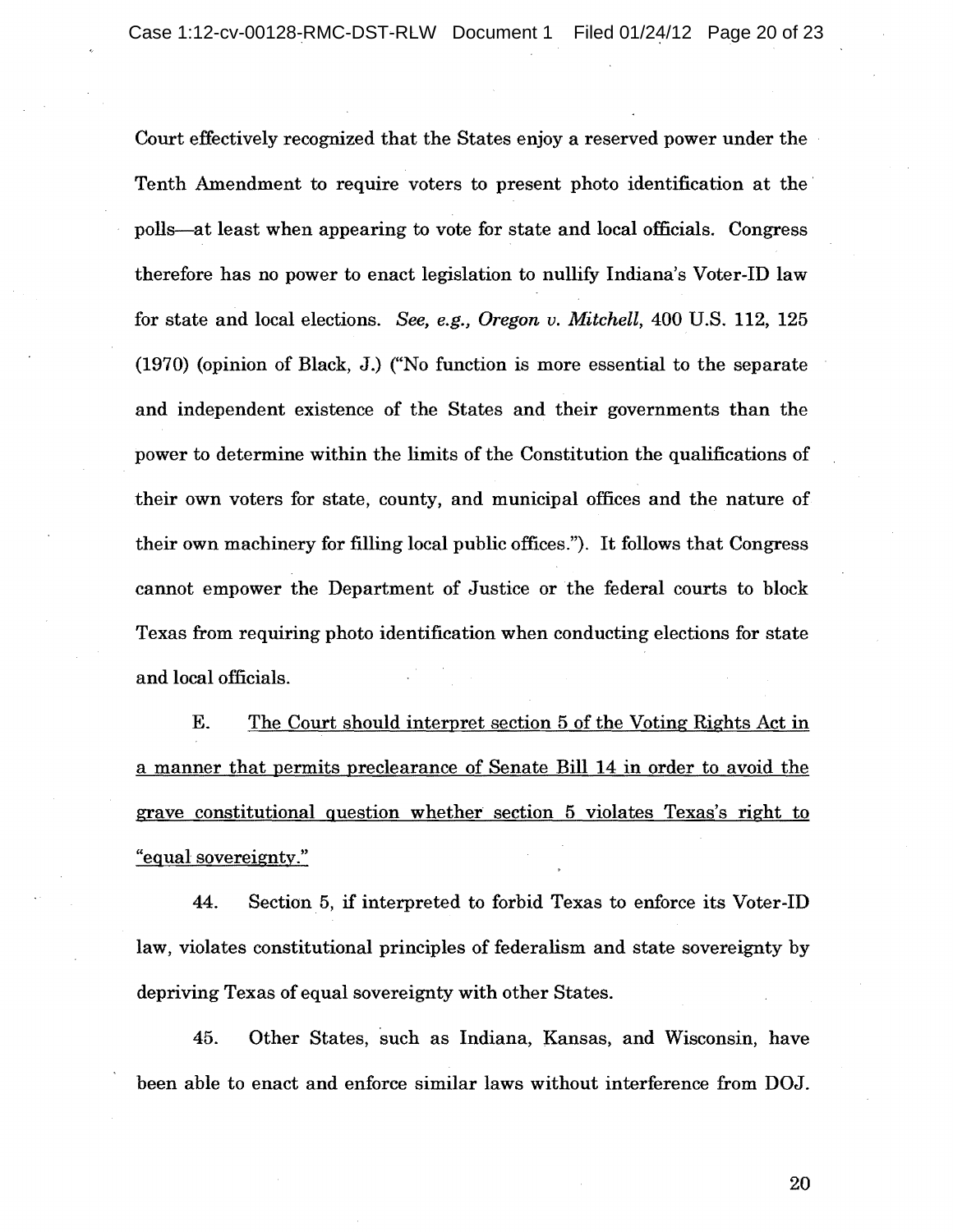Yet Texas is denied that ability to implement election-fraud prevention laws. This creates a two-tracked system of sovereignty, in which States such as Indiana, Kansas, and Wisconsin can enforce their photo-identification requirements, but Texas and South Carolina cannot, even though all of these state laws comply with the Constitution. As Justice Kennedy has aptly noted, "Texas is at a tremendous disadvantage" as result of the fact that "section 5 applies only to some States and not others." Oral Argument Transcript, *Perry v. Perez,* No. 11-713, at 38 Tr. 5-11 (Jan. 9, 2012). Worse, under DOJ's interpretation of section 5, Georgia can enforce its photoidentification requirements simply because it was fortuitous enough to seek administrative preclearance during a previous Administration.

46. Section 5, if interpreted to preclude preclearance of Senate Bill 14, relegates Texas to a diminished tier of sovereignty by disabling Texas from implementing a legitimate election fraud-prevention device. *See Crawford v. Marion County Election Board,* 553 U.S. 181, 196 (2008) (opinion of Stevens, J.) ("There is no question about the legitimacy or importance of the State's interest in counting only the votes of eligible voters. Moreover, the interest in orderly administration and accurate recordkeeping provides a sufficient justification for carefully identifying all voters participating in the election process."); *id.* at 196-197 ("[T]he fact of inflated voter rolls does provide a neutral and nondiscriminatory reason supporting the State's decision to require photo identification."). "Non-retrogression" cannot be invoked to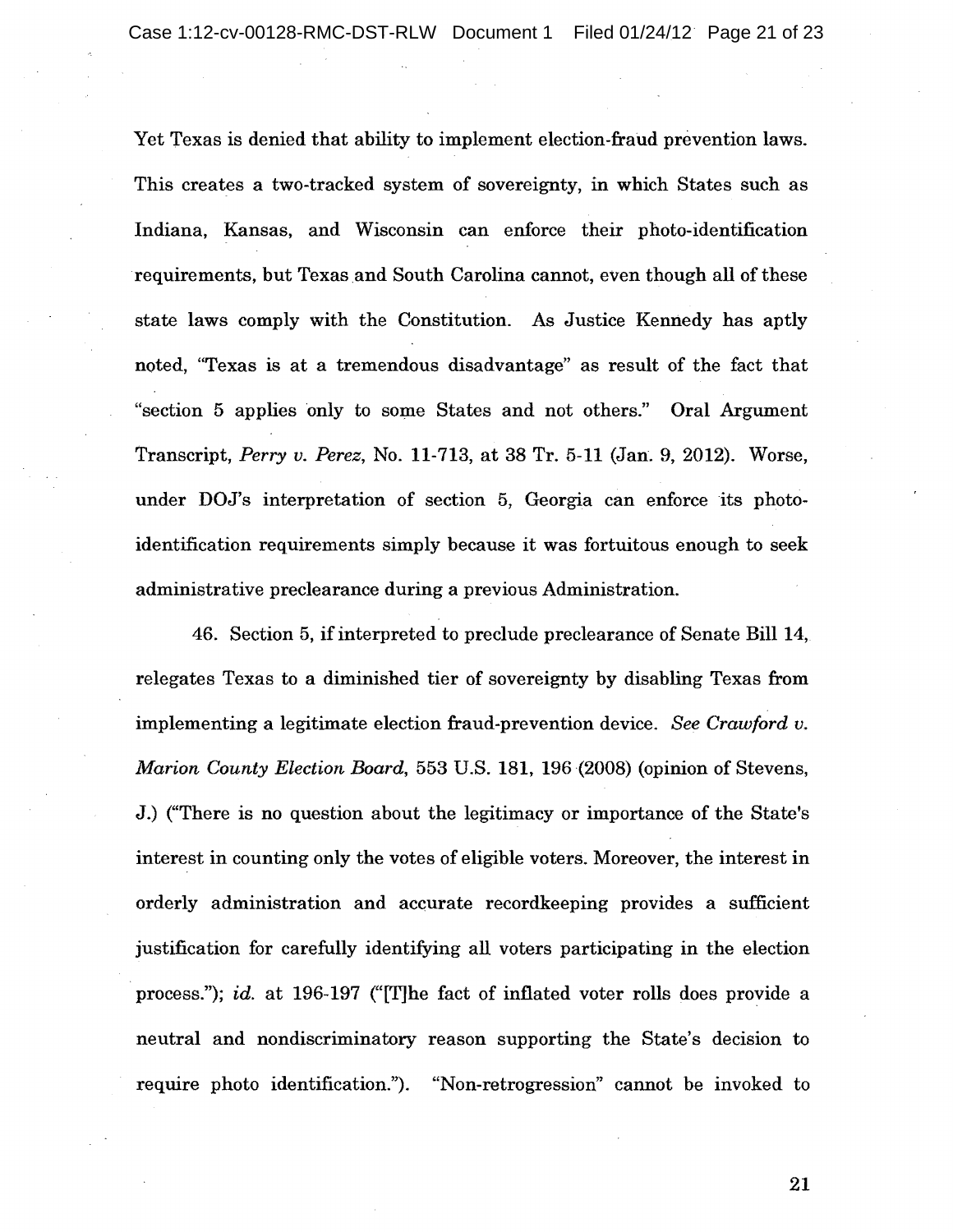prohibit covered jurisdictions (such as Texas and South Carolina) from enacting *constitutional* fraud-prevention devices that non-covered jurisdictions (such as Indiana, Kansas, and Wisconsin) may implement.

## VI. DEMAND FOR JUDGMENT

The State of Texas respectfully requests the following relief from the Court:

- A. A declaratory judgment that Senate Bill 14 may take effect immediately because it neither has the purpose nor will have the effect of denying or abridging the right to vote on account of race or color, nor will it deny or abridge the right of any citizen of the United States to vote because he is a member of a language minority group. of Texas respectfully requests the following relief from<br>A declaratory judgment that Senate Bill 14 may<br>immediately because it neither has the purpose n<br>the effect of denying or abridging the right to vote o<br>race or color,
- B. All other relief to which the State of Texas may show itself to be entitled.